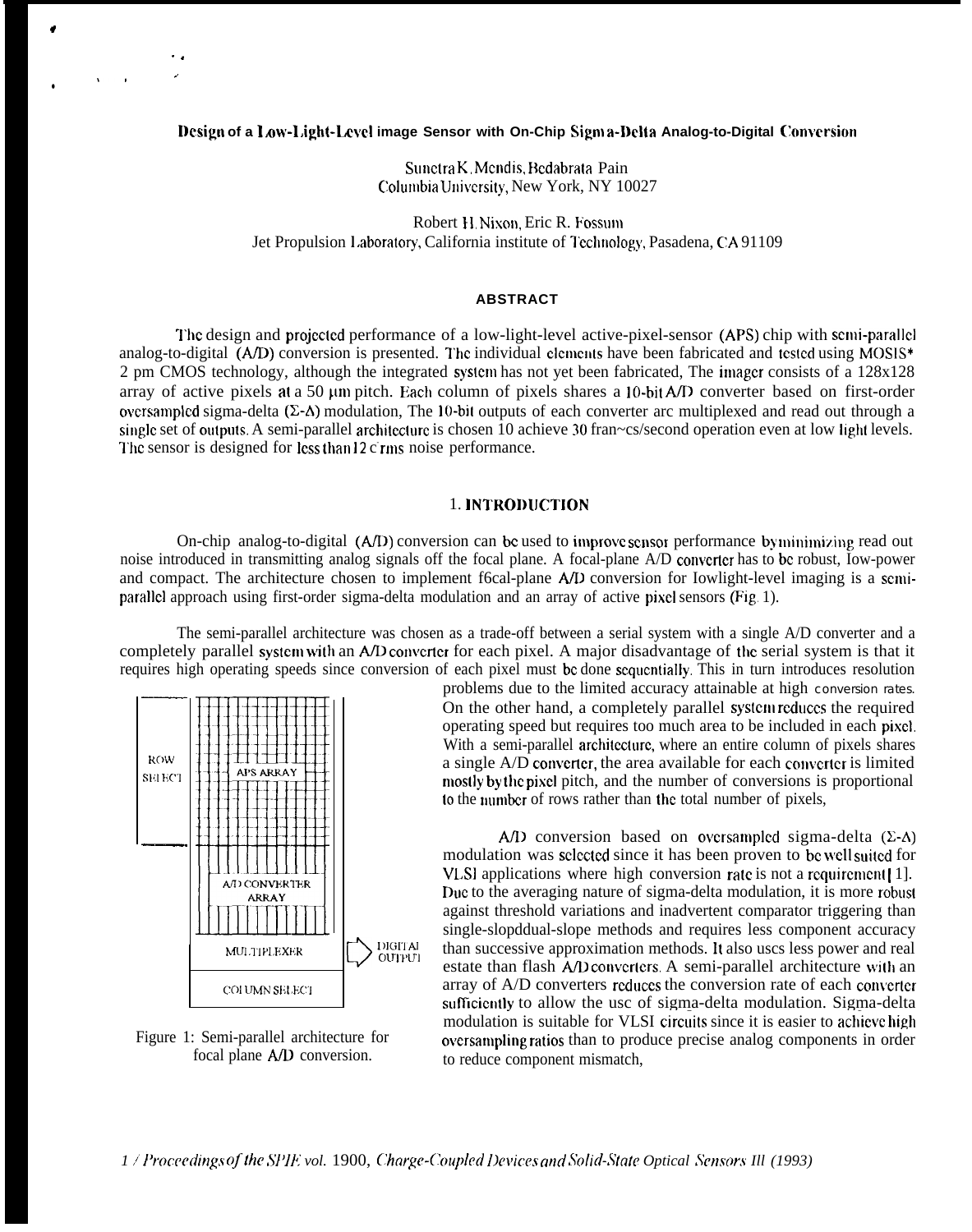in this design,  $q_n$  is averaged over 1024 samples by counting the number of" 1 "s using a 10-bit ripple counter. The block diagram for this system is shown in Fig. 3.



Figure 3: Block diagram of A/D converter.

# 2.2 **Quantization noise in sigma-delta modulation**

Quantization noise in sigma-delta modulation depends on the order of the modulator as well as the type of filter used to decimate the signal. in [1], the rms noise in the signal band in a first-order sigma-delta modulator with a busy input is cxprcsscd as

$$
n_0 = e_{\rm rms} \frac{\pi}{\sqrt{3}} \left( \text{OSR} \right)^{-3/2} \tag{2.2}
$$

where OSR is the oversampling ratio defined as the ratio between the sampling frequency and the Nyquist frequency of the input signal. This dcrivat ion assumes that the quantizat ion noise can bc rcprcsentcd by an additive white noise source with equal probability of lying in the range  $\pm \frac{\Delta}{2}$ , and rms value  $c_{\text{rms}} =$  $\frac{\Delta}{\sqrt{12}}$ . The average signal-to-noise ratio is then

prcdictcd as

,.

. .

$$
\frac{A}{n_0} = \frac{6}{\pi} (\text{OSR})^{3/2}
$$
 (2.3)

which improves by 1.S bits for each doubling of the ovcrsampling ratio. When the output signal is averaged over each Nyquist interval, the noise in the signal band is

$$
n_0 = \sqrt{2}e_{\text{rms}}(OSR)^{-1}
$$

and the average signal-to-noise ratio is

$$
\frac{\Delta}{n_0} = \sqrt{6} \text{ (OSR)} \tag{2.4}
$$

which corresponds 10 approximately 9.5 bits of accuracy for an oversampling ratio of 1024. Although a constant input dots not satisfy the assumptions made in the derivation in  $[1]$ , it has been shown in  $[5]$  that the results may still hold.

Quantization noise in a tirsl-order sigma-delta modulator with a constant input is also highly dependent on the input level [1]. Analysis of such pattern noise can bc found in references [1], [5] and [6].

#### 3. DESIGN

#### 3.1 **Architccturc**

The chip consists of an imaging area, an array of A/D converters with multiplexed outputs, and control circuits for row and column selection as shown in Fig. 1. The imaging area is a 128x128 array of active pixel scnsors which is scanned row by row. The row-control circuits decode the 7-bit row-address and provide the clock signals needed by each row of pixels. Each column of pixels shares a single A/D convcrtcr and the array of coovcrtcrs operate in parallel to convert a row of pixel outputs, Each A/D converter consists of a first-order ovcrsamp!cd sigma-delta modulator w'hose output is averaged by a 10-bit counter. The counter outputs are latched at the cnd of each conversion period and read out while the next row is being converted. The column control circuit decodes the 7-bit column address for the readout operation.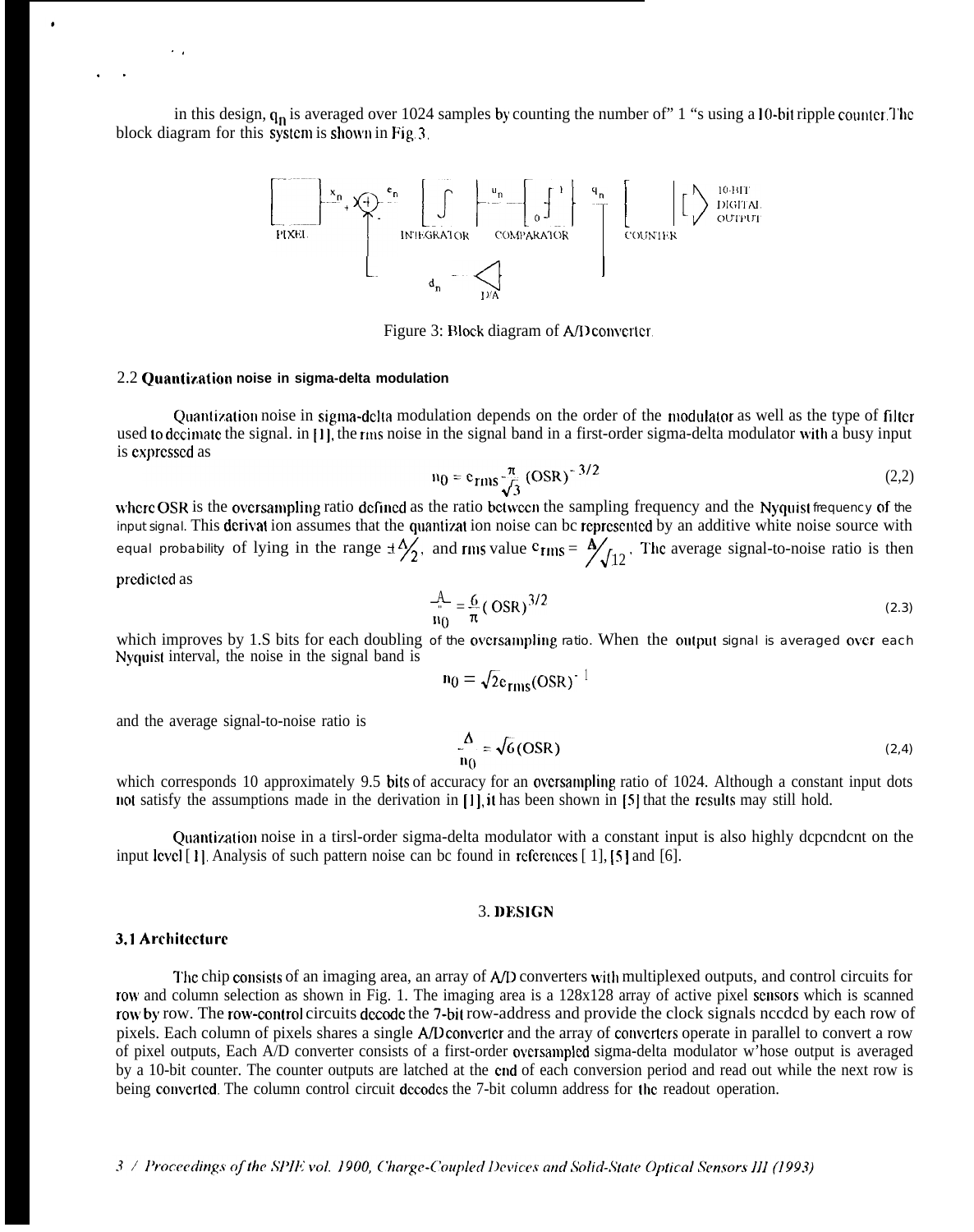The integrator has two input branches, one 10 add the signal and the other to subtract the fall scale, P-type MOSFET switches arc used since they show less leakage than N-type switches, MOS capacitors which arc controlled by complementary clock signals arc included in the signal pathtoreduce switch feed-through, The switched-capacitors  $C_{sig}$ and  $C_{ref}$ , and the integrating capacitor  $C_{int}$  should be large to minimize kTC noise but the size is limited mainly by the ability of the source-follolvcr to drive them at the oversampling rate and the available area under each column of pixels. Therefore, all the capacitors arc designed to be polyl-poly2 capacitors of  $1pF$ 

The control signals  $\phi$ l and  $\phi_2$  arc two non-overlapping clocks that read the two signal levels of the pixel output. Clock  $\phi_V$  is synchronous with  $\phi_2$ , and is generated from the output of the comparator so that it's on only when the comparator output is "1". During each cycle, the amplitude of the modulated signal (A  $V_{sig}$ ) is integrated across C<sub>int</sub>. in addition, when the comparator output is "1", the maximum signal swing  $(\Delta V_{\text{max}})$  is subtracted from the integrator output. A rcsel switch is included across the feedback capacitor 10 reset the integrator at the beginning of each pixel conversion, If it is assumed that the op amp and the switches arc ideal, the difference equation describing this operation for the n-th cycle can be written as

$$
V_{outn} = V_{outn} - J' \frac{C_{sig}}{C_{int}} \Delta V_{sign} - \frac{C_{ref}}{C_{int}} V_{qn-1}
$$

where  $V_q$  is O when q is "O" and  $V_q$  is  $\Delta V_{\text{max}}$  when q is "1",







The op amp is implemented with self-cascoding transistors  $(SCFETs)$  [7] as shown in Fig, 7 in order to increase the gain of the input differential stage. The second stage consists of a source-follower to ensure single-pcrlc frequency response without the addition of a compensation capacitor.

.!

. .

.

The quantizer is a strobed comparator (Fig. 8) whose inputs arc the integrator output and the reference level corrc.spending to the full scale of the input. When the inputs are ready for comparison, the strobe signal is turned on, and the output is latched after it is allowed to settle. When the comparison is completed, the strobe signal is turned off to make the comparator idle and thus reduce power consumption.

The latched output of the comparator is used to gcncratc the clock signal  $\phi_v$  and its complement for the next integration cycle as shown in Figs, 6 and 9. It is also used to generate the two nonovcrlapping clocks required as inputs to the counter.



Figure 8: Strobed comparator circuit<br>Fig. 9: Logic circuit for feedback control and counter inputs

<sup>6</sup> / *IBrocccdings oflhe ,VI'IE vol.* 1900, *Chmge-Coupled I)wiccLv and* ,%lid-kVate *,Vct].vors II] (1993)*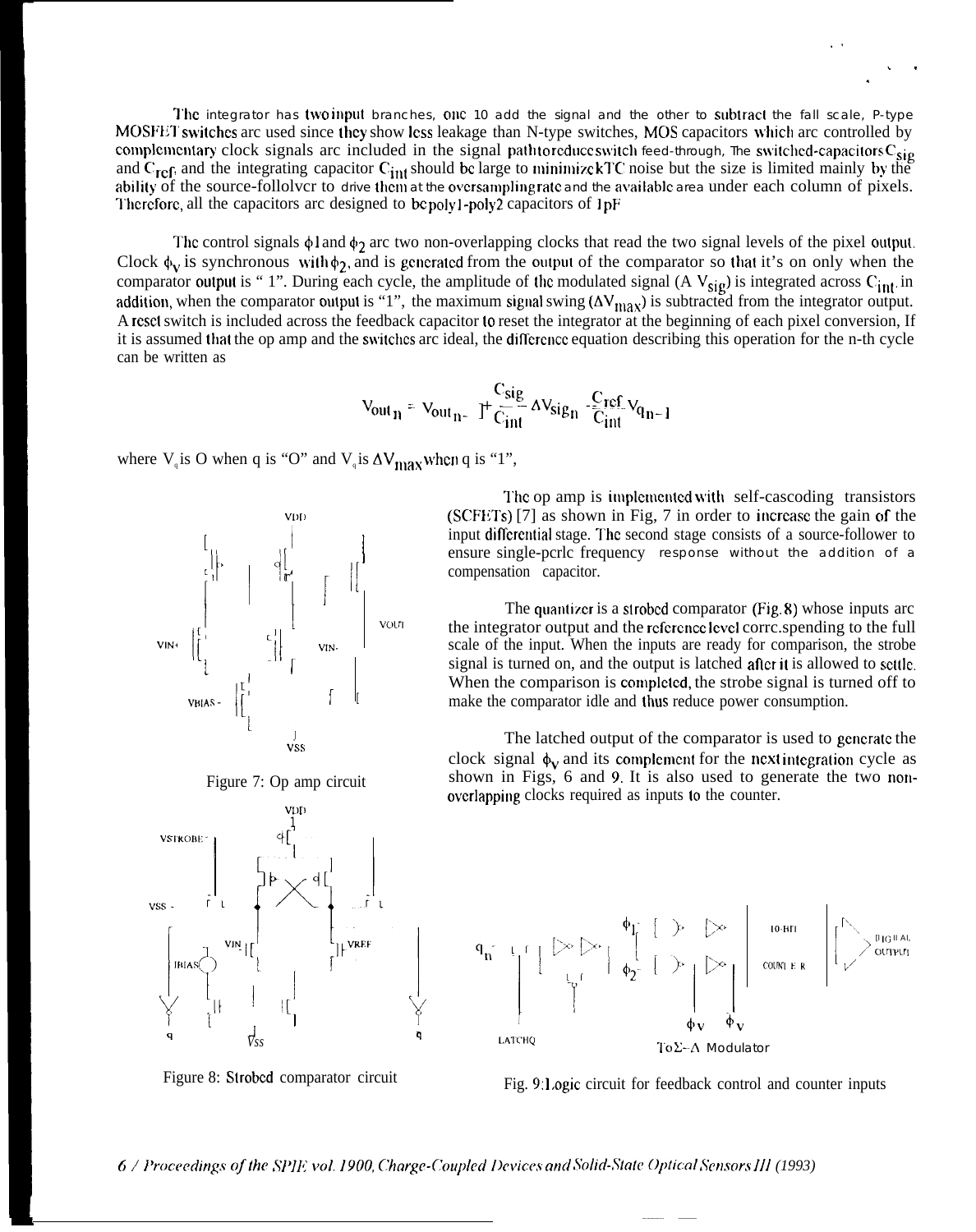noise in each branch of the switched-capacitors can bc expressed in input referred noise electrons as

$$
\langle n_{\rm SC} \rangle = \frac{1}{S} \sqrt{\frac{kT}{C}}
$$
 (4,3)

where S is the sensitivity of the APS unit cell given in equation  $(3.1)$ , k is Boltzman's constant, and T is temperature. Table Isummarizes these contributions in input referredrms noise electrons. The largest noise component is op amp white noise duc to the large bandwidth needed for the high oversampling ratio. However, oversampling reduces the white noise and kTC noise components by the square root of the number of samples taken.

## 4.3 Effects of' op amp non-idealities

The transfer function of the integrator in the sigma-delta modulator with ideal components can bc expressed as

$$
H(z) = \frac{C_1}{C_2} \frac{z}{1 - z^{-1}}
$$
 (4.4)

where  $C_1$  and  $C_2$  arc the capacitors in the forward and feedback paths respectively. However, non-idealities of circuit components modify this expression and the actual transfer function includes a combination of these effects. The effects of finite op ampgain, limited op amp bandwidth and non-zero switch resistance arc summarized in table 2

| NON-<br><b>IDEALITY</b>       | TRANSFER FUNCTION                                                                                                                                                                      | EFFECT                      |
|-------------------------------|----------------------------------------------------------------------------------------------------------------------------------------------------------------------------------------|-----------------------------|
| Ideal transfer<br>function    | $H(z) = \frac{C_1}{C_2} \frac{z^{-\frac{1}{2}}}{1}$                                                                                                                                    | Ideal behavior              |
| -Finite op amp<br>gain        | $H(z) = \frac{C_1}{C_2} \frac{(1 - 1/A - AC_1/C_2)}{1 - (1 - C_1/C_2 - 1/A)z^{-1}}$                                                                                                    | Non-1 inearity              |
| Limited 0p amp<br>bandwidth   | $H(z) = \frac{c_1}{c_2} \frac{z^{-1/2} \left[ (1-\epsilon) + z^{-1} \epsilon \left( \frac{1}{c_1/c_2 + 1} \right) \right]}{1 - z^{-1}}$<br>$\frac{\text{where}}{\epsilon} = e^{-BT_s}$ | Limits oversampling<br>rate |
| Non-zero switch<br>resistance | $H(z) = {c_1 z^2 \left[1 - 2e^{-T_s/4R_{on}C_1}\right]}$<br>$1 - 2 - 1$                                                                                                                | Negligible effect           |

Table 2: Effects of op amp non-idealities

The most important of these is these effects is finite op amp gain since it affects the poles of the transfer function. It introduces a non-linearity due to damped integration as a result of the attenuation in the feed-back path. This effect was simulated for op amp gains of 300 and 3000, using the modified recursive relation

$$
u_{n} = \alpha u_{n-1} - \beta (x_{n} - q_{n-1})
$$
\n(4.5)

where  $a$  depends on the op amp gain and takes on a value less than 1. The simulation was carried out for constant inputs from 0 to full scale in integer multiples of the least significant bit (which is 1/1024th of full scale). The simulation involved integration over 1024 cycles and the output was defined as the number of "1"s in that output stream, The error plotted in

8 / Proceedings of the SPIE vol. 1900, Charge-Coupled Devices and Solid-, State Optical Sensors III (1993)